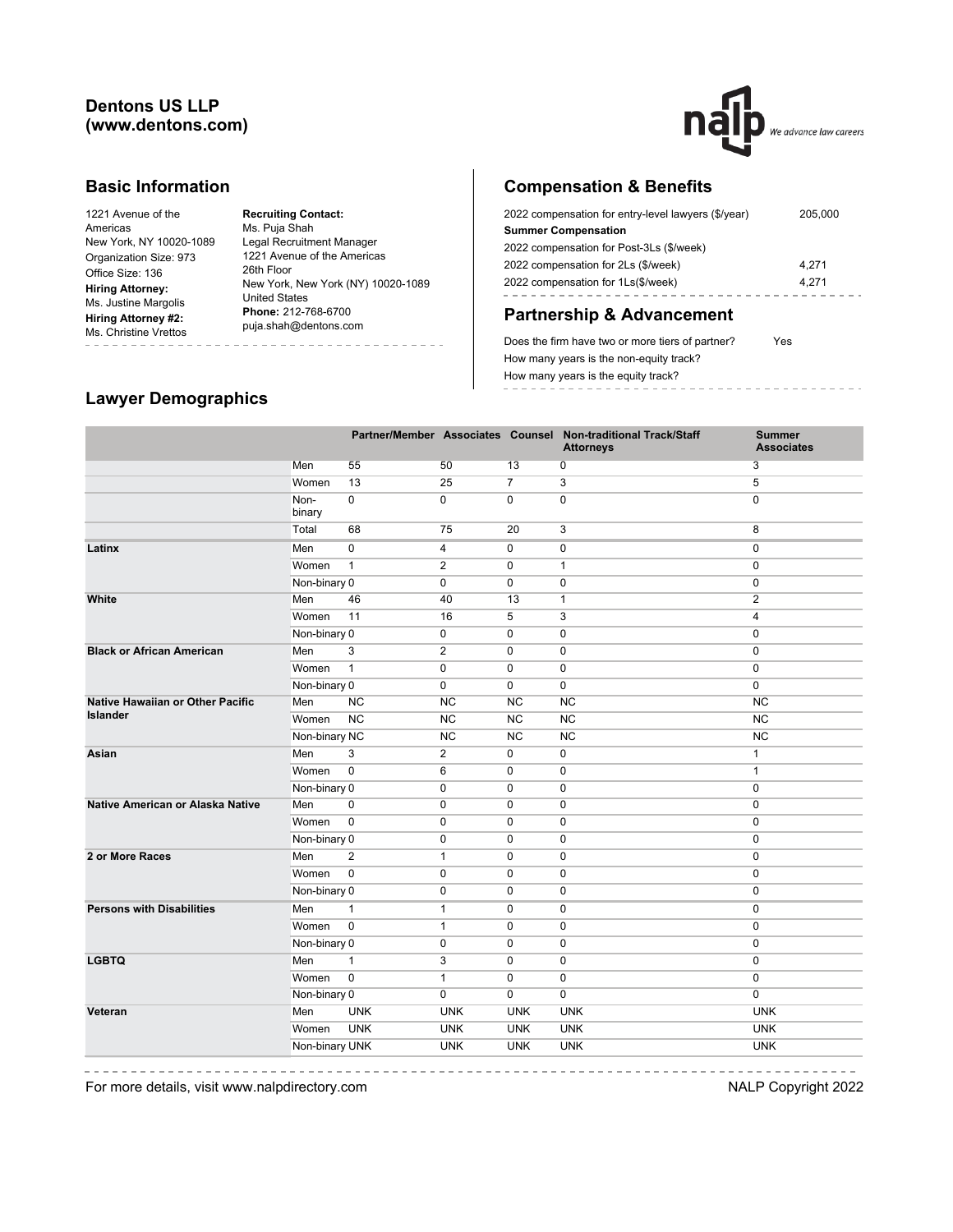

### **Pro Bono/Public Interest**

| Ben Weinberg                                                                    |           |
|---------------------------------------------------------------------------------|-----------|
| Pro Bono Partner                                                                |           |
| 312-876-3101                                                                    |           |
| benjamin.weinberg@dentons.com                                                   |           |
| Is the pro bono information indicated here firm-wide or specific to one office? | Firm-wide |
| % Firm Billable Hours last year                                                 | 3.16%     |
| Average Hours per Attorney last year                                            | 49        |
| Percent of associates participating last year                                   | 85%       |
| Percent of partners participating last year                                     | 51%       |
| Percent of other lawyers participating last year                                | 44%       |
| <b>Professional Development</b>                                                 |           |
| Evaluations                                                                     | Annual    |
|                                                                                 |           |

| Does your organization use upward reviews to evaluate and provide feedback to supervising lawyers? | No  |
|----------------------------------------------------------------------------------------------------|-----|
| Rotation for junior associates between departments/practice groups?                                | No  |
| Does your organization have a dedicated professional development staff?                            | Yes |
| Does your organization have a coaching/mentoring program                                           | Yes |
| Does your organization give billable hours credit for training time?                               | Yes |

# **HIRING & RECRUITMENT**

|                                            |                | Began Work In                  |          |                                |          |
|--------------------------------------------|----------------|--------------------------------|----------|--------------------------------|----------|
| <b>LAWYERS</b>                             | 2020           | <b>Prior Summer Associates</b> | 2021     | <b>Prior Summer Associates</b> | 2022     |
| Entry-level                                | 4              | 2                              | 13       | 8                              | 8        |
| Entry-level (non-traditional track)        | $\Omega$       | 0                              | $\Omega$ | $\mathbf 0$                    | $\Omega$ |
| <b>Lateral Partners</b>                    | 4              | $\Omega$                       | 10       | $\Omega$                       | $\Omega$ |
| Lateral Associates                         | 6              | $\Omega$                       | 19       | $\Omega$                       | $\Omega$ |
| All Other Laterals (non-traditional track) | $\overline{2}$ | 0                              |          | $\mathbf 0$                    | $\Omega$ |
| Post-Clerkship                             | $\Omega$       | $\Omega$                       | $\Omega$ | $\mathbf 0$                    | $\Omega$ |
| LL.M.s (U.S.)                              | 0              | $\Omega$                       | 0        | $\mathbf 0$                    | $\Omega$ |
| $LL.M.s$ (non- $U.S.$ )                    | $\Omega$       | $\Omega$                       | $\Omega$ | $\mathbf 0$                    | $\Omega$ |
| <b>SUMMER</b>                              |                |                                |          |                                |          |
| Post-3Ls                                   | $\Omega$       | $\Omega$                       | $\Omega$ | $\mathbf 0$                    | $\Omega$ |
| 2 <sub>ls</sub>                            | 8              | $\overline{2}$                 | 4        | $\mathbf 0$                    | 8        |
| 1Ls                                        | 0              | 0                              | $\Omega$ | 0                              | $\Omega$ |

Number of 2021 Summer 4 2Ls considered for associate offers Number of offers made to 4 summer 2L associates

General Hiring Criteria There is no typical candidate for our Summer Associate Program. We look for bright, innovative and hard-working people with diverse backgrounds and experiences. We want to see a strong record of academic success and extracurricular achievement. It's equally important that our Summer Associates can work well in a team and have the drive and willingness to take on significant responsibilities.

### **General Practice Areas**

| <b>GENERAL PRACTICE</b><br><b>AREAS</b> | <b>EMPLOYER'S</b><br><b>PRACTICE GROUP</b><br><b>NAME</b> | NO. OF<br><b>PARTNERS/MEMBERS</b> | NO. OF<br><b>COUNSEL</b> | NO. OF<br><b>ASSOCIATES</b> | NO. OF<br><b>ENTRY-LEVEL</b><br><b>PLACEMENTS</b><br>IN THIS<br><b>PRACTICE</b><br><b>AREA LAST</b><br><b>YEAR</b> | NO. OF<br><b>NON-TRADITIONAL</b><br><b>TRACK/STAFF</b><br><b>ATTORNEYS</b> |
|-----------------------------------------|-----------------------------------------------------------|-----------------------------------|--------------------------|-----------------------------|--------------------------------------------------------------------------------------------------------------------|----------------------------------------------------------------------------|
| <b>Banking, Finance</b>                 | <b>Capital Markets</b>                                    | 21                                | 2                        | 29                          |                                                                                                                    |                                                                            |
| <b>General Practice</b>                 | Conflicts & New Matter<br>Intake                          | $\Omega$                          |                          | $\Omega$                    |                                                                                                                    | 0                                                                          |
| <b>Business, Corporate</b>              | Corporate                                                 | 10                                | C                        |                             |                                                                                                                    | $\sim$                                                                     |